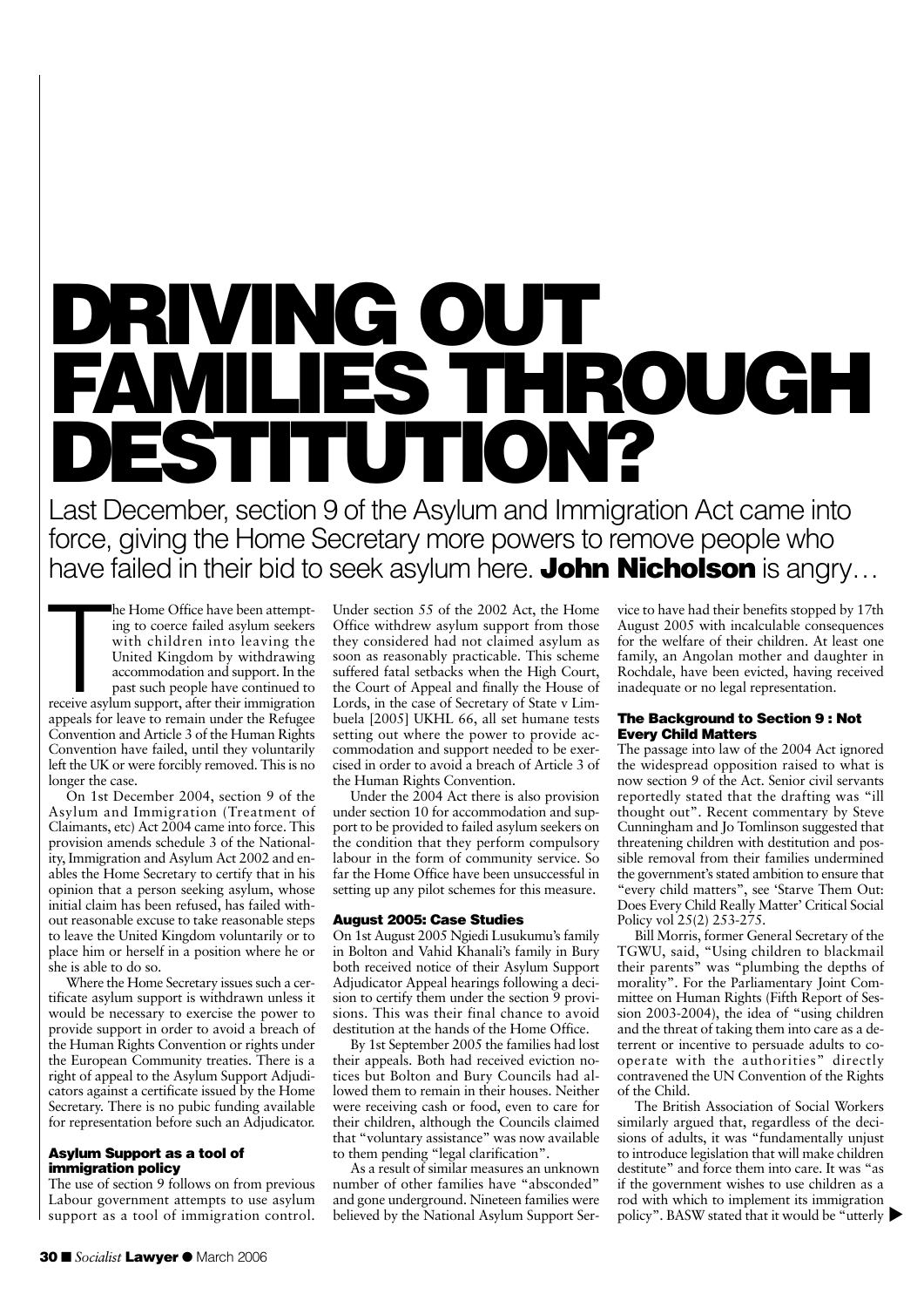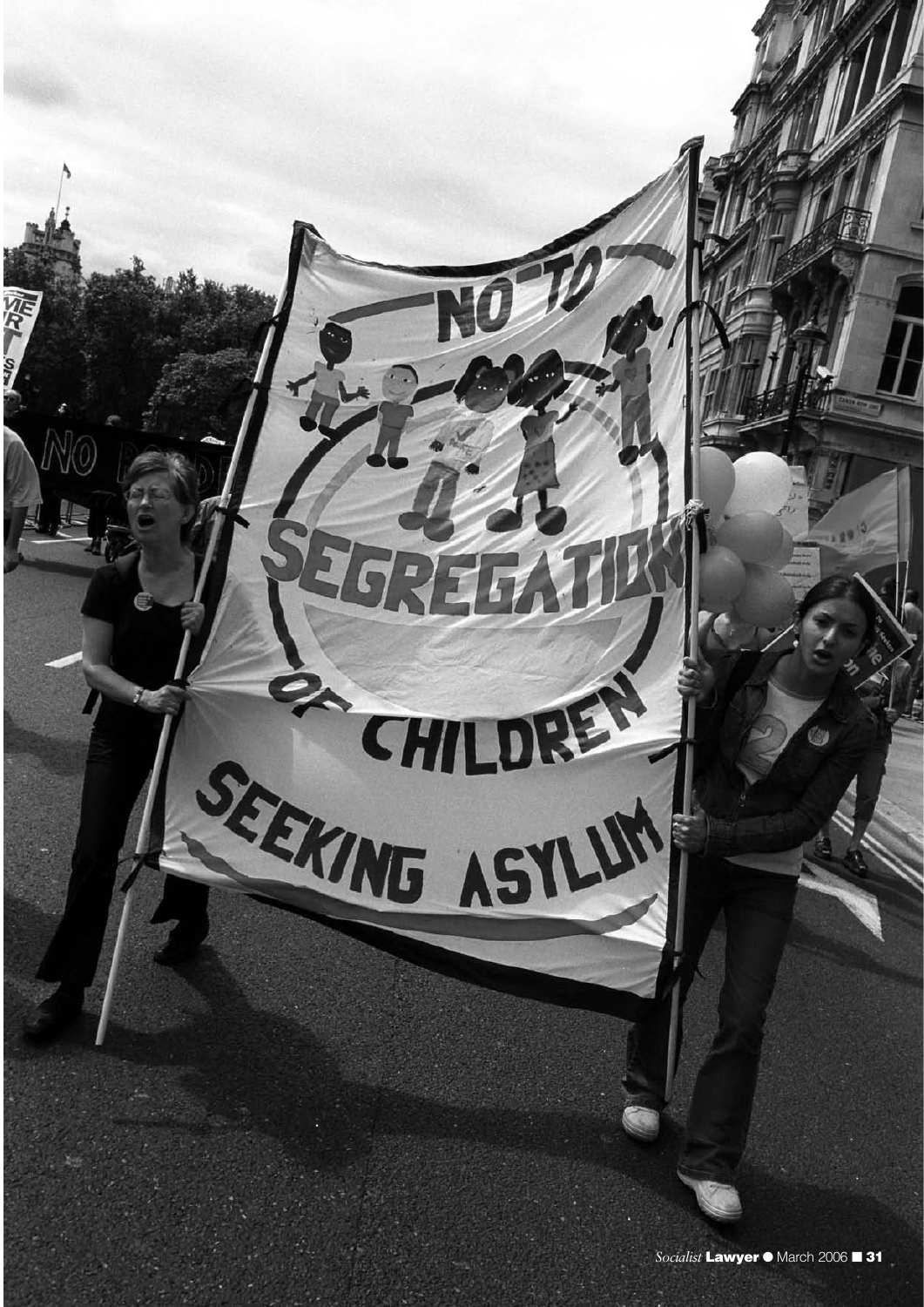inappropriate" for the social work profession ▲to be complicit in such a policy.

The flaws in the section  $\frac{9}{2}$  policy can be measured against the stated policy goals towards children. In the Department for Eduction and Skills Green Paper 'Every Child Matters' Cm 5860, published just three months earlier, the DfES had stated that "All children deserve the chance to grow up in a loving, secure family. The bond between the child and their parents is the most critical influence on a child's life.'

Indeed, this was re-iterated by the Prime Minister himself, father of four Tony Blair, when he said, "A parent's love and care is the best guarantee that a child will thrive. It's not easy being a parent. You learn on the job, never sure whether you are doing the right thing. Nor, despite increasing prosperity and greater opportunities for our children, have the challenges got any easier…. This Labour Government will continue supporting parents in the difficult, but vital, task of bringing up their children."

The use of section 9 against parents who are failed asylum seekers makes it clear that some parents have been excluded from the embrace of these sentiments. For parents whose support has been withdrawn under section 9, the line taken against them has been very tough.

At the time the then Immigration Minister at the Home Office, Beverley Hughes, formerly a lecturer who taught social workers that their primary duty was to ensure the welfare of children, denied that parents were faced with a choice between "voluntary" removals or having their children taken into care. In any case she stated "I expect them to act as any parent would, to make the best decision for their children and leave the UK" (letter to *The Guardian*, 17th December 2003).

For David Blunkett, then Home Secretary, taking children into care would not be the result of Government policy, but of the "unreasonable behaviour of the parents" ('I am not King Herod', *The Guardian*, 27th November 2003).

In the Lords, Baroness Scotland could only defend a "framework where the effect of what we anticipate is managed in a way that we hope will not injure... children", House of Lords, Hansard, 5th April 2004, col 1699.

Tony McNulty, the current Immigration Minister, has robustly defended the "tough" policy. He has stated "we need to send a clear message" – families "must leave the UK", (letter to *The Guardian*, 31st August 2005).

In a similar vein "irresponsible" parents are blamed in Asylum Support Appeal determinations following appeals against section 9 certificates. It is often said by Adjudicators that Article 8 (the right to respect for family life) is not breached as the family can all stay together if they all leave the country, together.

### **In Law and in Legal Practice**

Section 9 demands a collective legal response, on the part of housing, children and immigration lawyers, and on the part of social welfare practitioners, trade unionists and local communities. The application of a certificate under section 9 withdraws support. In such circumstances a local authority will be faced with the option of taking the children into care, or supporting them alone, and leaving their parents destitute.

In time section 9 may raise wider issues, of local authority collusion in evictions generally, as their role as landlords to failed asylum seekers may expand. Local authorities cannot currently provide accommodation to failed asylum seekers under section 4 of the Immigration and Asylum Act 1999; such accommodation has to be privately provided. However under clause 43, originally clause 37, of the 2005 Immigration, Asylum and Nationality Bill will allow local authorities to do provide such accommodation. This has been presented as benevolent but it may mean that there will be local authority evictions for those who do not return home "voluntarily".

Perhaps it will take a claim for declaration of incompatibility under the Human Rights Act 1998, on the basis that the legislation is unlawful and disproportionate under Article 8(2) of the Human Rights Convention, insofar as it compels a family to be split up, before the Home Office abandons reliance on this provision.

# **Implementation: Yet Another Pilot Scheme**

Section 9 has been being "piloted" by the Government on 116 families in Greater Manchester, West Yorkshire and North London. The implementation is, however, inhumane. It involves "making them an offer they cannot refuse": either they must "volunteer" to go back to their original country from which they have fled, or they will be made destitute, be thrown out on the streets, and have their children taken away into local authority "care".

Far from a "choice", this is cruelly blackmailing families into leaving the country. Worst of all, it brings increased anxiety to people who are already frightened, having come to this country to seek protection from persecution. Such people already face incredulous courts, which don't believe what has happened to them. As if that was not enough, they then endure a process of the removal of already limited benefits and housing to force them to leave the UK. The upset and distress caused to families by the section 9 process is itself degrading treatment for people who should be receiving support.

The Sukula family in Bolton were issued their final section 9 appeal papers on 1st August 2005, for a hearing on 4 August 2005. They lost this appeal, although the Adjudicator stated that, "in the strictest sense", the Home Office had not followed its own procedures.

Surely the point of such procedures is that they have to be followed "strictly" if they are to be lawful. The family were issued an eviction notice for 5th August 2005 but stayed put. The Council has not since sought to evict them but they are receiving no cash or subsistence support.

The Khanali family in Bury were also issued with their final section 9 appeal papers on 1st August 2005, for a hearing on Friday 5th August 2005. The Home Office denied that it had received any representations, including one from a Church to whom it had replied "thank you for your letter…..". The Asylum Support Adjudicator remitted the case, for the Home Office to "reconsider and review all the evi-



dence". They did so. It took them precisely one and a half working days. Then they just reissued the termination of support letter effective on 26th August 2005.

A second appeal was lodged, but this time unsuccessfully. In 51 paragraphs of a long determination, a different Adjudicator stated that "I am satisfied that any procedural irregularity which may (sic) have resulted in the decision of 22 July 2005 being unlawful was corrected upon remittal of the previous appeal and detailed consideration (sic) having been given to the representations of the Bury Law Centre and by Ivan Lewis MP."

Bury Law Centre commented: "In the Asylum Support Appeal hearing two weeks ago, the Adjudicator threw the Home Office case out, as they had not followed their own procedures. This time, although nothing has changed, a different Adjudicator was more forgiving of the Home Office errors. It feels like getting the umpire to call "no-ball" until eventually the bowler can get one to hit the stumps."

### **Official Reaction and Counter-Reaction**

Both Bury and Bolton local authorities are members of the Greater Manchester group that wrote to the Home Office to call for an urgent review of the whole pilot. The Yorkshire and Humberside Councils, BASW, the Association of Directors of Social Services ("ADSS") and the Children's Commissioner did likewise.

Peter Gilroy, chief executive of Kent County Council and chair of the Asylum Task Force of the ADSS said that section 9 raises "legal and ethical dilemmas" for local authorities. "The Government has already accepted that wherever possible children should be cared for by their parents and has made this clear by making reductions in the numbers of children in public care a principal target for local government. It seems iniquitous that they have now introduced immigration legislation which